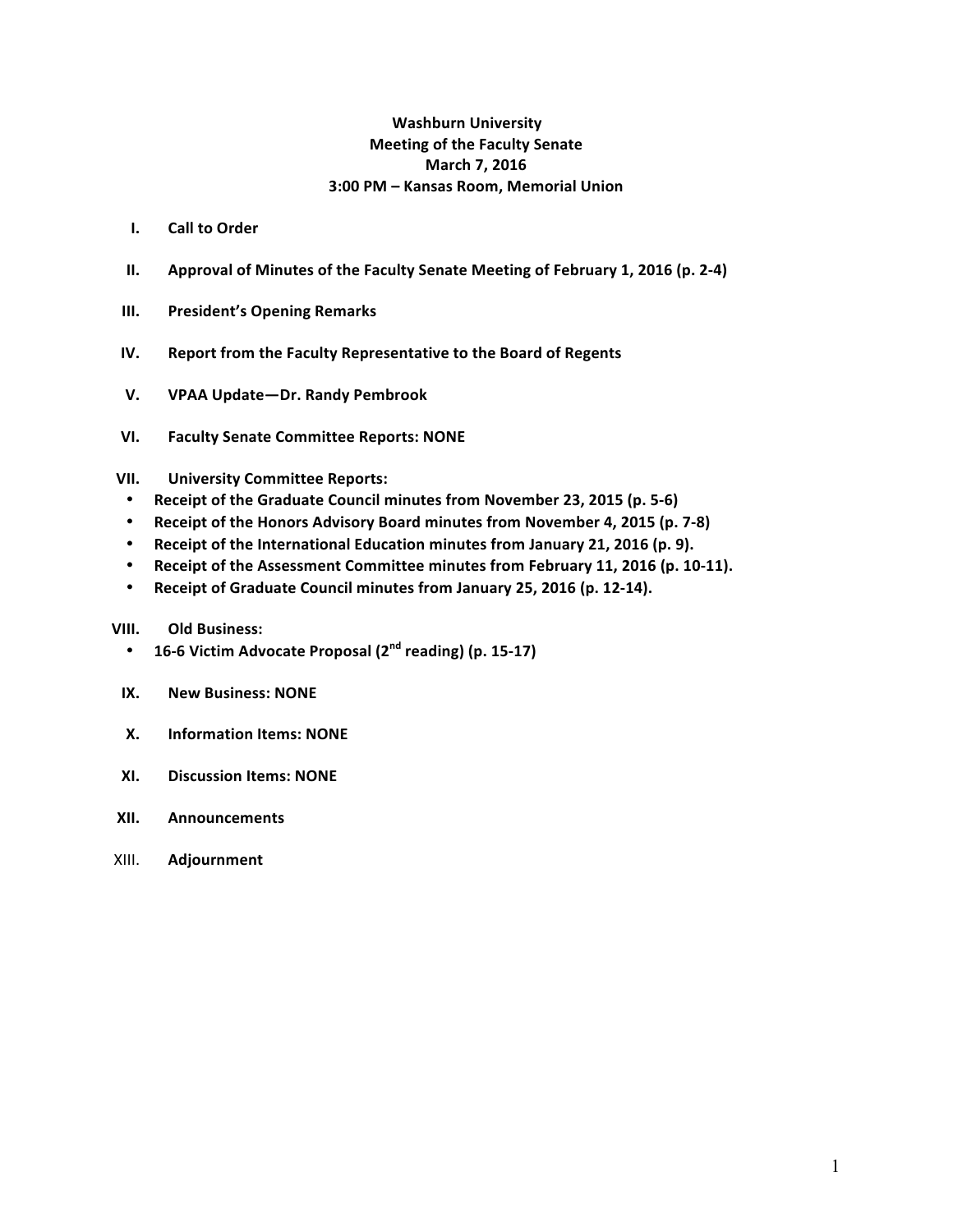#### **Washburn University Meeting of the Faculty Senate February 1, 2016 3:00 PM – Kansas Room, Memorial Union**

#### **PRESENT:**

Alexander (Rebecca), Alexander (Ryan), Ball, Farwell, Jackson, Sungkyu, Mastrosimone, McHenry, Memmer, Moddelmog, Pembrook, Petersen, Porta, Routsong, Russell, Sadikot, Sanchez, Schnoebelen, Scofield, Sourgens, Stacey, Steinroetter, Stevens, Stevenson, Tutwiler, Weiner, Wohl, Worsely, **Zwikstra**

#### **ABSENT:**

**Childers, Francis, Garritano, Mansfield, Mapp, Mechtly, Palbicke, Schmidt, Smith, Treinen**

**GUESTS:**

#### **Kelly Erby, Blake Porter**

- **I.** President Ball called the meeting to order at 3:01pm.
- **II.** The Minutes of the Faculty Senate Meeting of December 7, 2015 were approved.
- **III.** President's Opening Remarks: None
- **IV.** Report from the Faculty Representative to the Board of Regents: None
- **V. VPAA Update—Dr. Randy Pembrook:**
	- Voluntary Retirement Incentive Program: Pembrook noted that he was sorry that some heard about it first from the newspaper; he had thought a communication plan was in place to notify faculty first, but it fell through.
	- General Faculty Meeting Cancelled: Pembrook wants the faculty to feel that when we have a meeting of the general faculty, it matters. It seemed to make sense to cancel the meeting last **week** when there was only one agenda item.
	- The Graduate Council has approved the interdisciplinary classes required for the new Leadership/Communication MA program (since it is an inter-disciplinary program, the graduate council took the place of the department or academic unit for initial approval of courses). This program plan is working through the rest of the proper channels and will likely come before the Senate for approval in April.
	- Please plan on attending the Harmon Lincoln Lecture this Wednesday at 7:00pm.
- **VI. Faculty Senate Committee Reports: NONE**
- **VII. University Committee Reports:**
	- The Graduate Council minutes from October 26, 2015 were received.
	- The International Education Committee minutes from November 5, 2015 were received.

**VIII. Old Business:**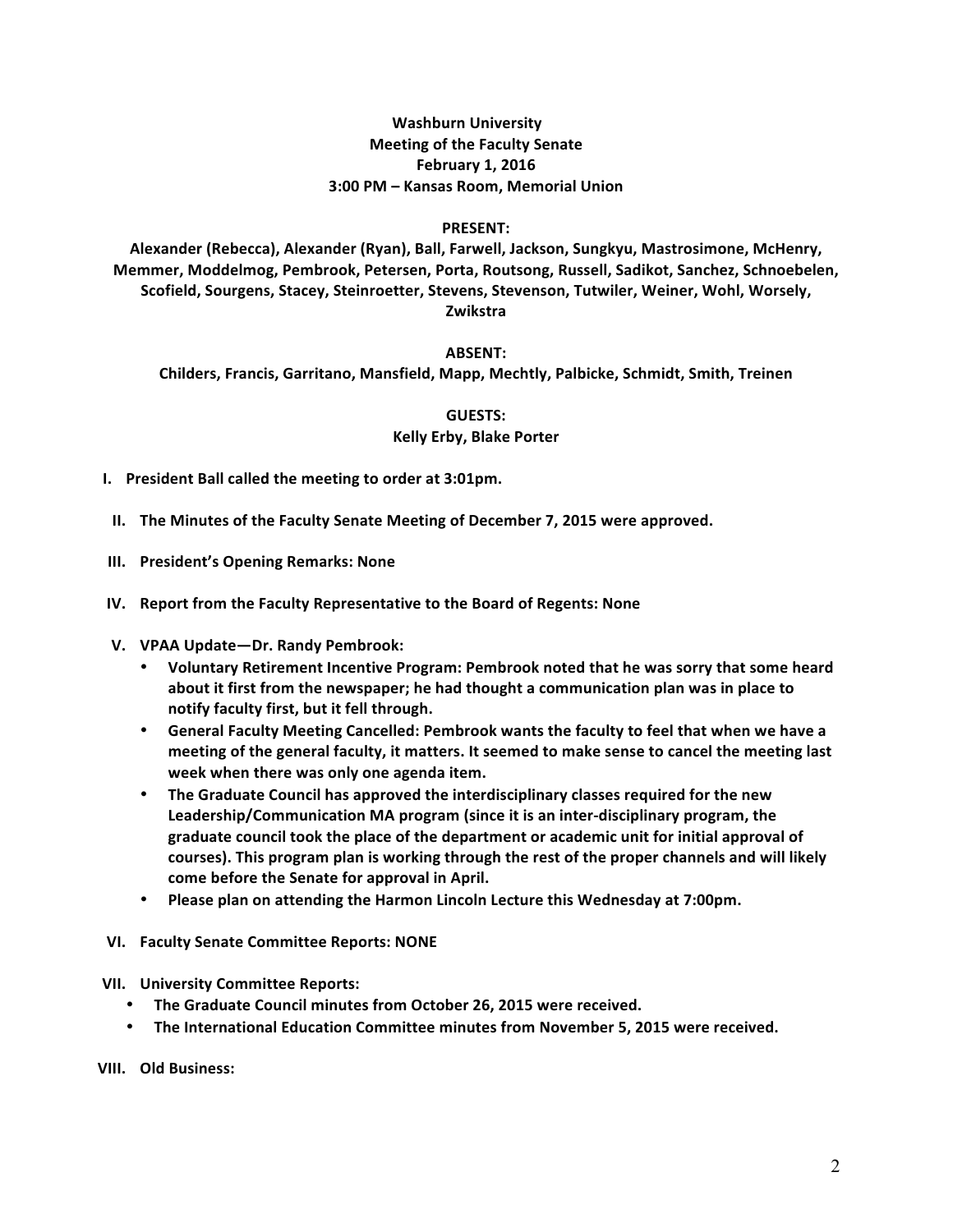- 16-4 Office Door Proposal (2<sup>nd</sup> reading) (Presented by Ball): Russell wondered if we need a formal policy statement and asked about how it would be disseminated? Ball responded that there is no policy; we're just seeking clarification about the issue from the Administration. Pembrook noted that he talked to Anderson about this and suggested 3 possible ways to go: 1) small bulletin boards could be placed on each door for any items faculty wanted to post; OR 2) a **bulletin board could be placed next to doors for items; OR 3) faculty could just be taped to the** glass in or around doors. Petersen wondered if we should expect to receive the policy back or if this was a one-way request (FS transmitting the policy clarification request to administrator); Ball said she did not see this as an interactive process, that it is simply a request for clarification of the policy. Stevenson asked if this was just a policy clarification for Morgan Hall; Ball said that we should ask for clarification for all buildings. The motion was approved and will be sent on to **General Faculty.**
- IX. New Business: (NOTE: Those present voted 26 to 28 to include 16-6 though it was not included on the original agenda for this meeting).
	- 16-5 Campus Smoking Policy Proposal (1st reading) was presented by Ball: If it passes FS, it will go to the committee that is forming on this question (made up of faculty and staff) rather than going to Gen Fac. Mastrosimone noted that it might make more sense to give individual buildings a say in how they enforce the policy. Wohl said that allowing individual buildings choice in the matter could be confusing; the message should be clear and consistent. Pembrook: from a process standpoint, we'll have many different versions of opinions out there (Faculty, Staff, Students); we are just one part of this discussion. Ultimately, the Regents will decide campus policy. Porta noted that of the few Math faculty members he's talked to, most favor all out banning felt that they wanted the University to be more forward thinking in terms of protecting campus individuals. Ball reminded everyone that anyone could propose a policy. Petersen reminded everyone that a ban could still happen regardless of what FS does with this policy. Ball asked for feedback on this proposal or a new proposal. Pembrook noted that Ball will likely be asked how the faculty en masse feel about this issue, so we should do our homework by (at least informally) surveying our units/departments.
	- 16-6 Victim Advocate Proposal (1<sup>st</sup> reading) was introduced by Erby: Scofield: How is this different than campus counseling? Erby (and Petersen) responded that they offer different services—the advocate does things on or off of campus in various contexts versus therapeutic on-campus short-term services provided by counseling. Petersen also noted that this could help the University in terms of student retention and enhanced grade performance, as well. Mastrosimone wondered if this person would be truly confidential, despite potential conflict of interest with University employment. Erby hopes that faculty input in the process will help here, and Petersen noted that they might be forced to disclose rates and numbers but not names of victims. Sadikot wondered whom this individual would report to; could this authority be subverted? Petersen said this was clearly a concern, and that if this position is listed, it will need to be considered. Porta wanted to clarify the nature of the victimization; Erby noted that it was any kind of victimizing event (as defined by those asked). Porta wondered what type of victimization was included; Petersen clarified that it was most often crime-based and crimes/complaints would be prioritized appropriately. Ball asked people to pass on question and comments to Erby for the next reading.
- **X. Information Items: None**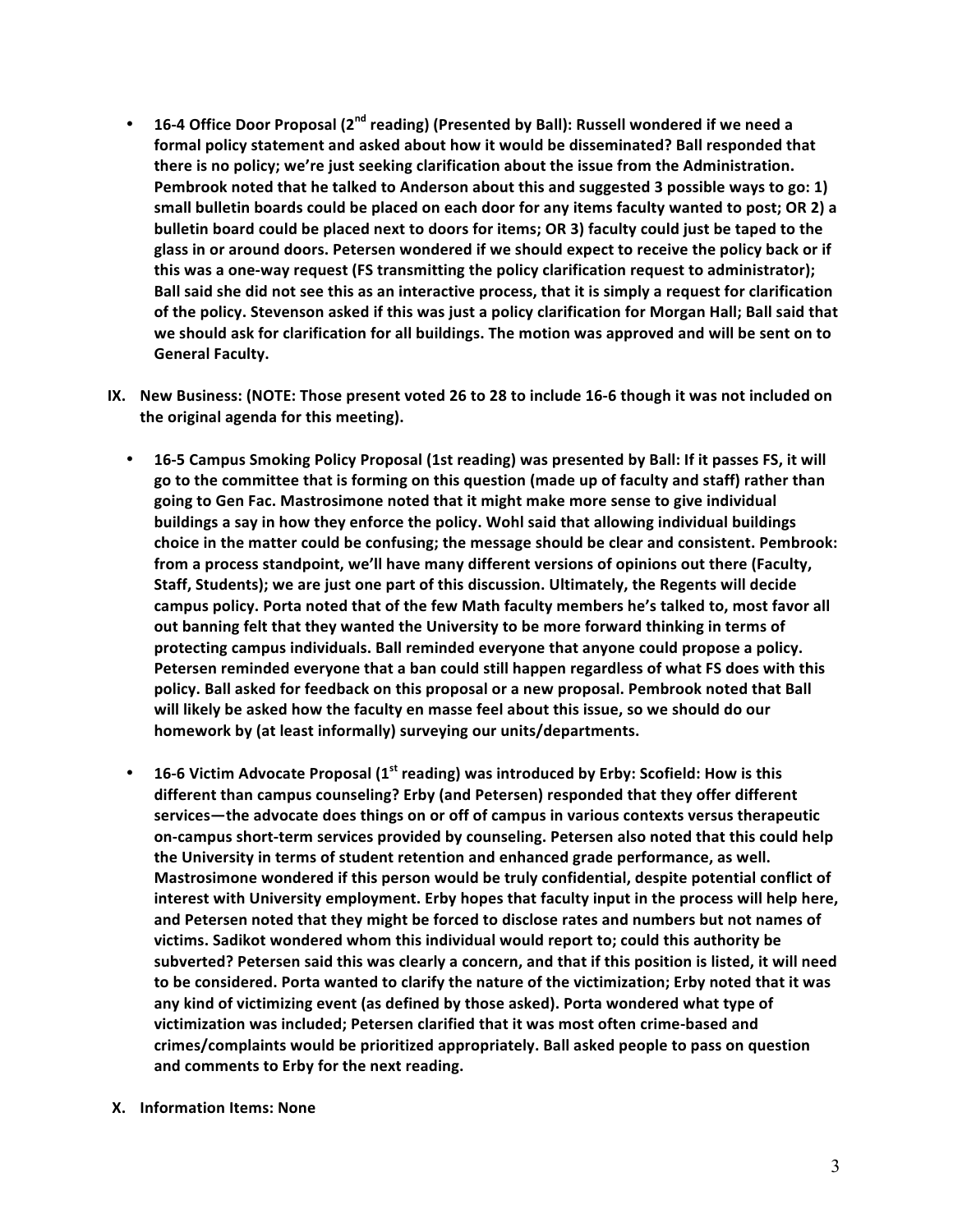#### **XI. Discussion Items:**

- Ball will form a working group to look at the use of student evaluations of teaching at Washburn; if you're interested in it, please contact Ball.
- Possible constitutional amendment providing ex-oficio student, staff, and adjunct representatives on Faculty Senate (Presented by Pembrook): HLC is strongly suggesting that campuses review and revise governance processes to ensure that student voices are heard; adding a student to faculty senate (at least for a voice) could be a way to incorporate this. Ball noted that we have had students sit in on meetings before, but have not actually served on Senate. Petersen said there's a difference between a faculty senate and an academic senate, and that students are usually on the latter and not the former. Steinroetter wondered if adding some of these groups might set them up for "second class status" (a voice without a vote). Ball wondered if we could just add a student to Academic Affairs instead of the actual full Senate? Petersen wondered what the HLC goal was for the suggestion. Pembrook noted that student voices on Program Review have been helpful.

#### **XII. Announcements: NONE**

XIII. President Ball adjourned the meeting at 4:09pm.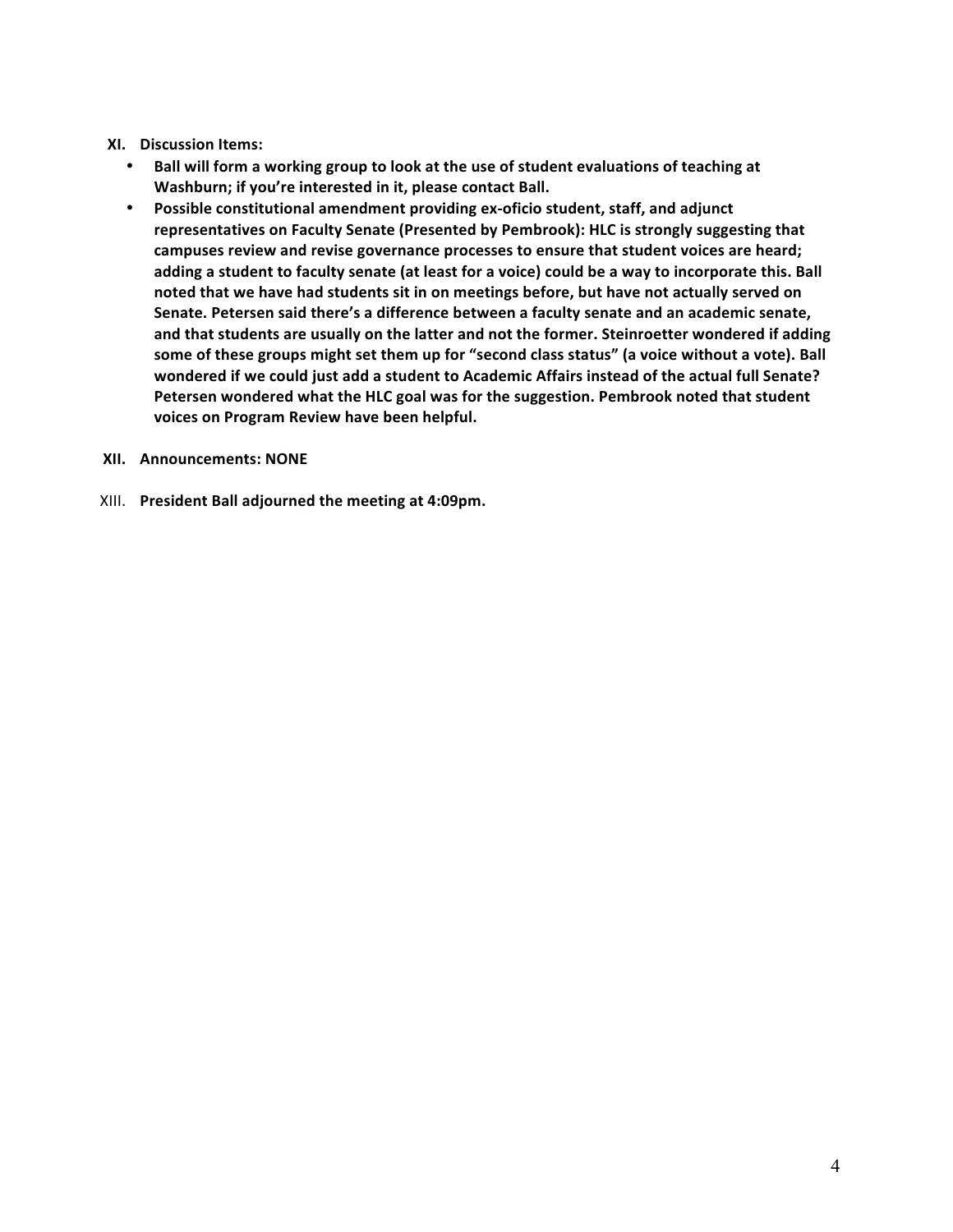Graduate Council Agenda November 23, 2015  $12:00 - 1:00$  p.m. Lincoln room/Union

Graduate Committee members Present: Bob Boncella (MBA), Julie Boydston (PY), Patricia Dahl (CJ), Shirley Dinkel (DNP), Vickie Kelly (MHS), Bruce Mactavish (MLS), Bobbe Mansfield (SON), Brenda Patzel, (SON), Tim Peterson (ex-officio), Randy Pembrook (ex-officio), Blake Porter (WSGA), Michael Rettig, Bassima Schbley (MSW), Kayla Waters (HS), Kelley Weber (Mabee)

- 1. The October 26, 2015 minutes were submitted to the committee previously with a request committee members review these prior to the meeting. A motion and second to approve the minutes were made. All approved said minutes.
- 2. Update on the Incomplete backlog:

Kelly Russell continued the discussion of the incomplete backlog with the council members. She stated again there are 524 incompletes on the records dating back to 1968. She asked again if the Registrar's office could resolve some of these by using the "catalog timeframe" of 7 years. Kelly proposed that the incomplete be moved to a noncredit status. 

After lengthy discussion, the council approved a recommendation that was made to have a University wide policy that allows each program flexibility to deal with incompletes. The standard, most members felt, should be that one year limit for an incomplete with a follow up from the program coordinator.

However, after more discussion, this recommendation was tabled. All members were asked to discuss this situation with faculty and then bring input back to the next council meeting. 

Kelly then asked should the programs or the registrar's office communicate with the students regarding their graduate requirements? It was decided by the members the Registrar's office would sent a letter to the students who haven't met the required graduation requirements.

3. Update from Continuous Enrollment subcommittee:

Members were asked to complete the spreadsheet so the subcommittee could meet, review the information and come back to the council on Jan. 25 with data and a proposal.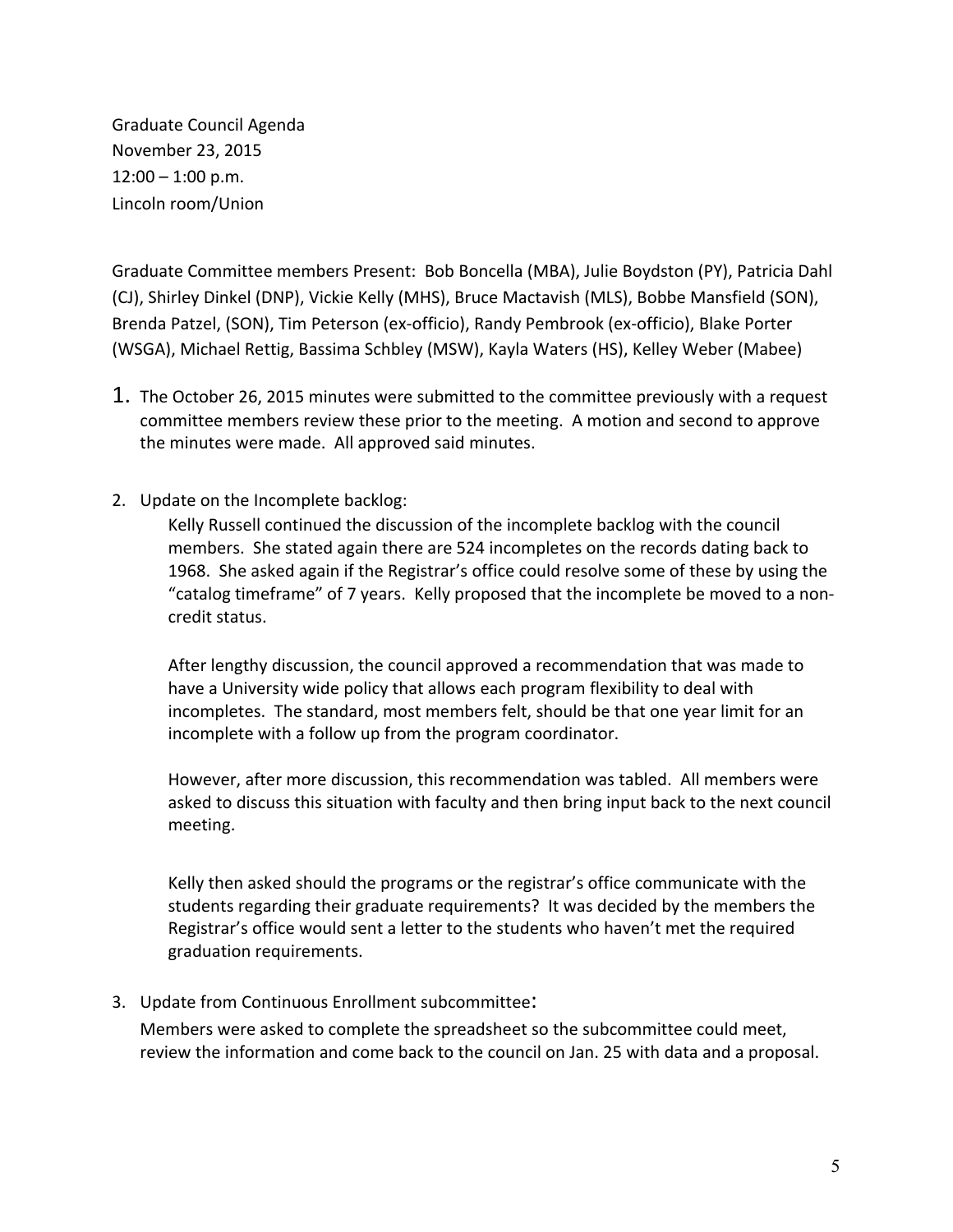4. Policy regarding students going through graduation if they still have course work to complete.

Council members were asked for policies/recommendations regarding graduate students participating in commencement without having all course work completed. After discussion, it was determined there isn't a University policy and most programs are a bit different. A draft policy will be developed for review at the January meeting.

5. Graduate Showcase:

At the last council meeting, Bruce asked about the having opportunities to showcase graduate work much like Apeiron or Day of Transformation. There isn't a funding stream for graduate students to do research, WTE's, etc. and most graduate students spend their own money when they travel to conferences to fulfill some of the capstone requirements (presentations). The idea is to have a Graduate Showcase event in April 2016. More details to come.

Meeting was adjourned at 1:00 p.m.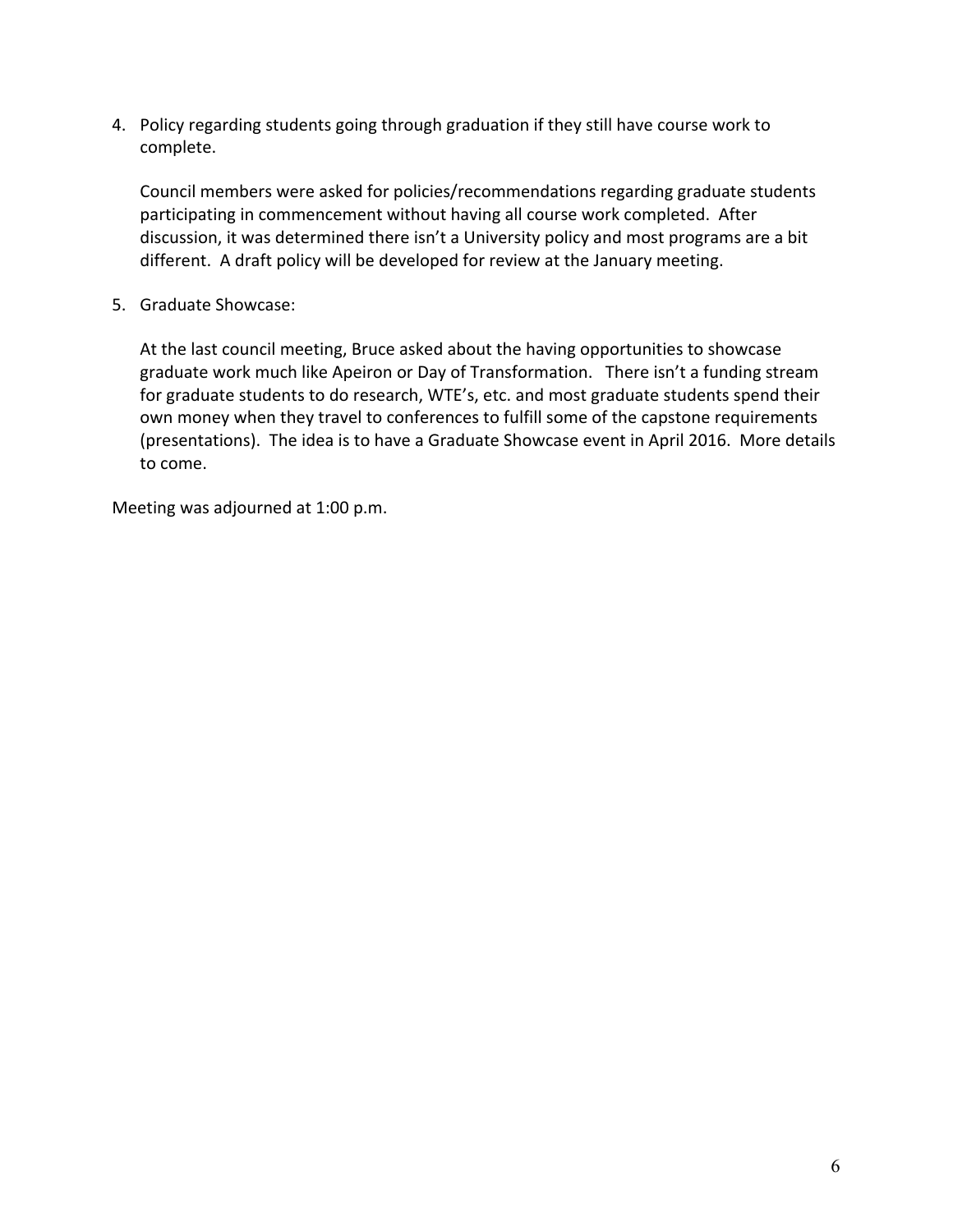# **Honors Advisory Board Meeting Minutes**

Wednesday, November 4, 2015 Crane Room ~ 12:00 – 12:50 p.m.

**Members Present:** Andrew Herbig, Brad Turnbull, Denise Ottinger, Emily Engler, Jean Sanchez, Jennifer Ball, Jennifer Jenkins, Kelly Erby, Martha Imparato, Meghan Salsbury, Michael McGuire (Chair), and Whitney Earnest

# Call to Order

- I. Review and Approval of Minutes from September 2, 2015
- II. Welcome Two New Members: Meghan Salsbury and Dmitri Nizovtsev (will be assisting in the Spring)
- III. Honors Student Council Report (Emily and/or Whitney and/or Malcolm)
	- A. Etiquette Dinner is coming up on November 10 @ 6:00 8:30; business professional attire
	- IV. Unfinished Business:
		- A. Qualifications for being admitted into Honors
			- 1. Michael M. discussed the possibility of changing criteria for being admitted into honors citing low performance on behalf of some honors students as a rationale. Members pointed out that when considering ACT scores, we should keep in mind that ACT may be prohibitive
			- 2. All agreed that motivation should be a key factor to consider. But, how to assess? Jean Sanchez will follow up with admission criteria from?
		- B. Course Proposals Revisited (See New Business)
		- C. Appeals Policy (Tabled for February's meeting)
- V. New Business
	- A. Curriculum's Role in Course Proposals

1. Summary of statement from Dr. Nancy Tate on behalf of the General education Committee.

2. Implications – Gen Ed Rep (ex officio) and submission of currently accepted course.

More reviewers?

- B. Establishing process for reviewing students' applications for membership
	- 1. Recommended number of reviewees (3?)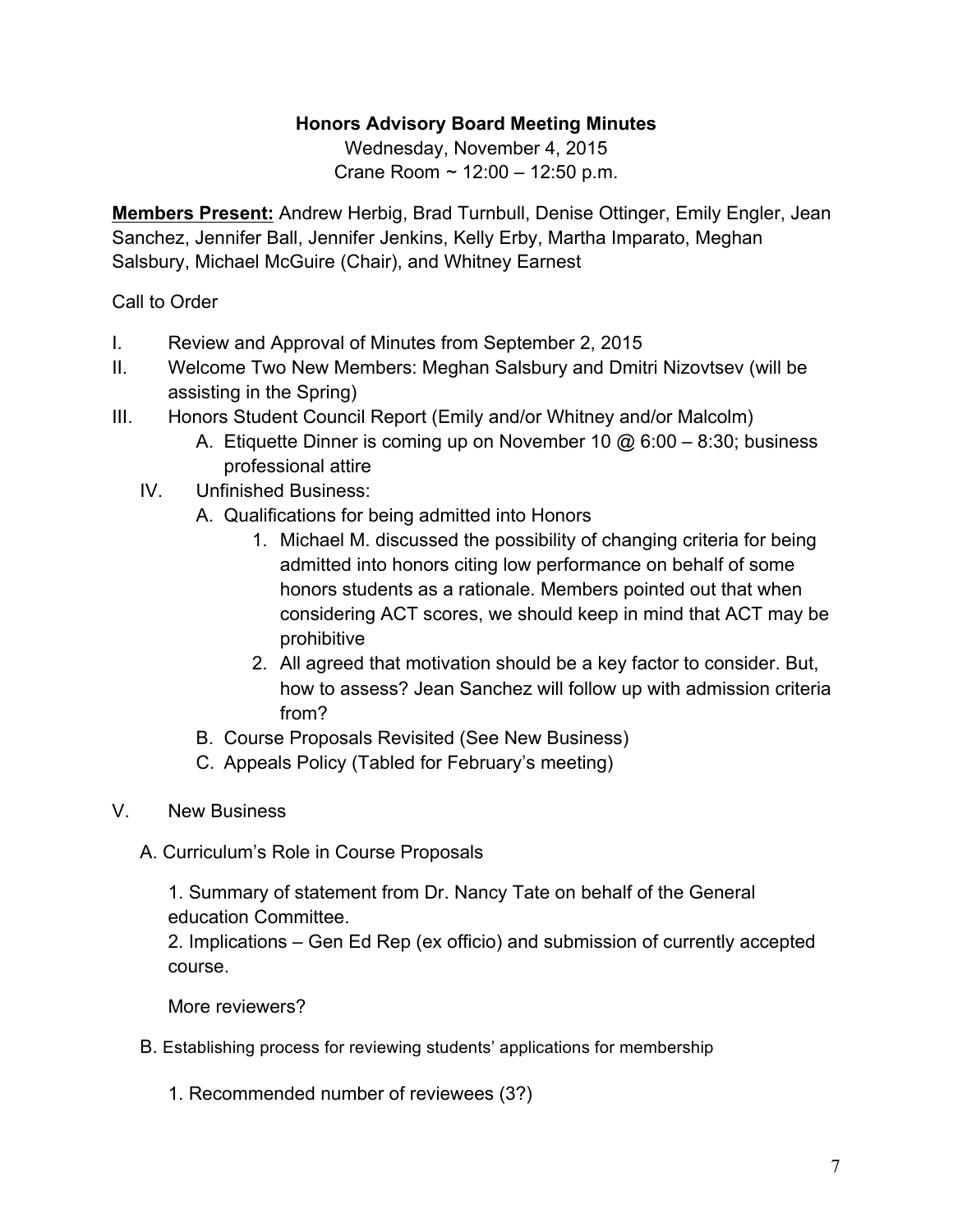2. Rubric or weighting of application materials

GPA and ACT straightforward

**Service** 

**Scholarship** 

Perception of Essay and CV  $(1 – 5)$ 

Benchmark – Individual websites from Jean Sanchez

Include Michael Gleason, Jennifer Jenkins, Brad Turnbull, Denise, Martha, Meghan, Scholarship no vote, Admission yes vote

Returning students to discuss.

## VII. Announcements

- A. Etiquette Dinner: Tuesday, November 10, BTC Ruth Garvey Fink Hall @ 6:30 p.m.
- B. Quest Super Saturday, December 5, 2015
- C. Next Meetings:
	- a. Admission/Scholarship
	- b. Wednesday, February 3, 12:00 12:50 (Crane)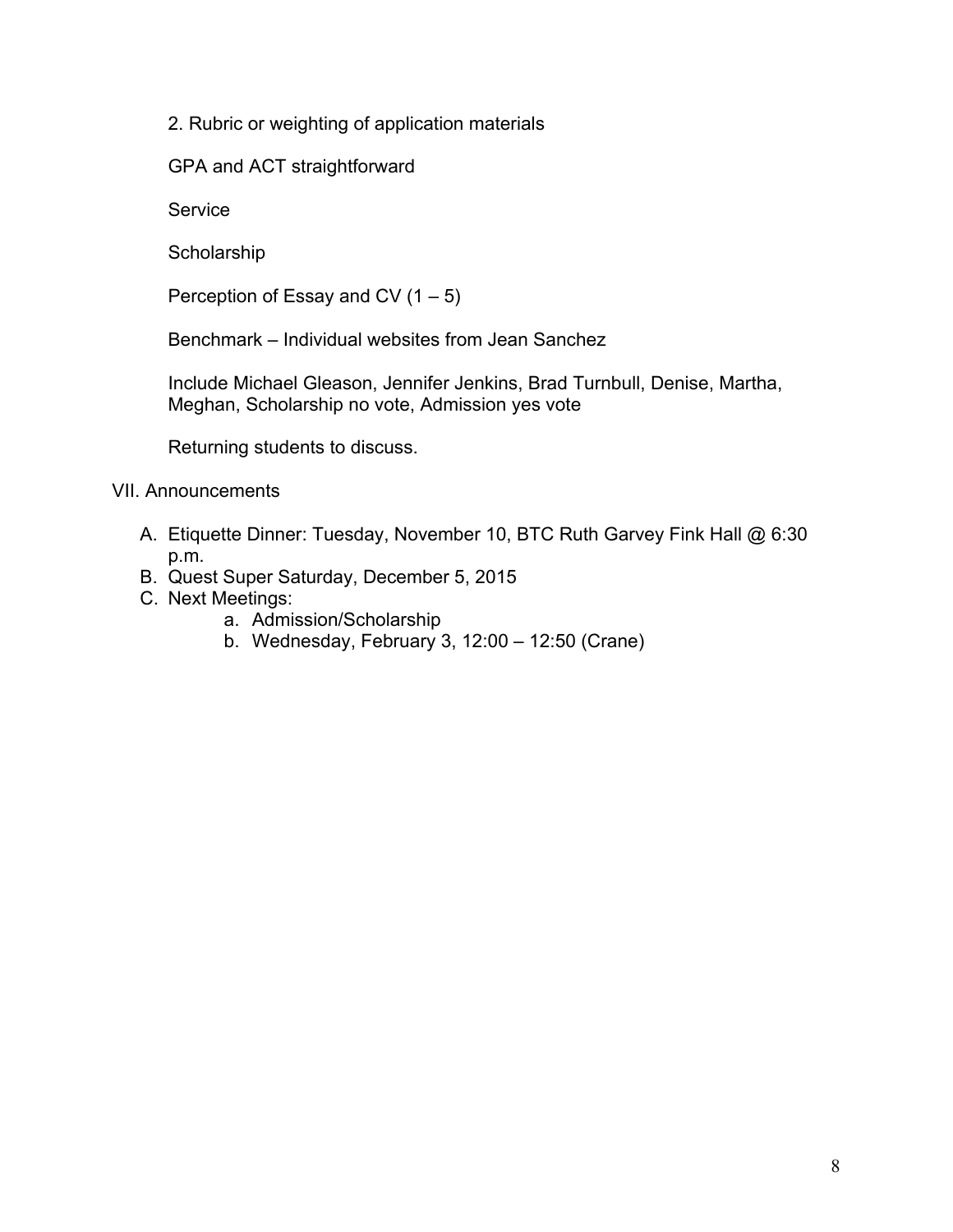## **International Education /International WTE Committee**

## **January 21, 2016, 4-5 pm, International House**

Present: Liviu Florea, Zach Frank, Kelly Watt, Miguel Gonzalez –Abellas, Sangyoub Park, Seid Adem, and Baili Zhang. (Brian Ogawa voted by email prior to the meeting.)

November 5 meeting minutes were approved.

Zhang reported to the committee that the spring class of 42 new international students had a good orientation week and uneventful transition to campus. He further noted that five different groups would come to WU for short-term studies during the spring semester.

The following funding requests were approved:

Deborah Altus - Portugal

Bob Beatty – Japan

Linda Elrod – England

Louella Moore – England

Judy McConnell's application was deferred to a later meeting for review.

Respectfully submitted,

Baili Zhang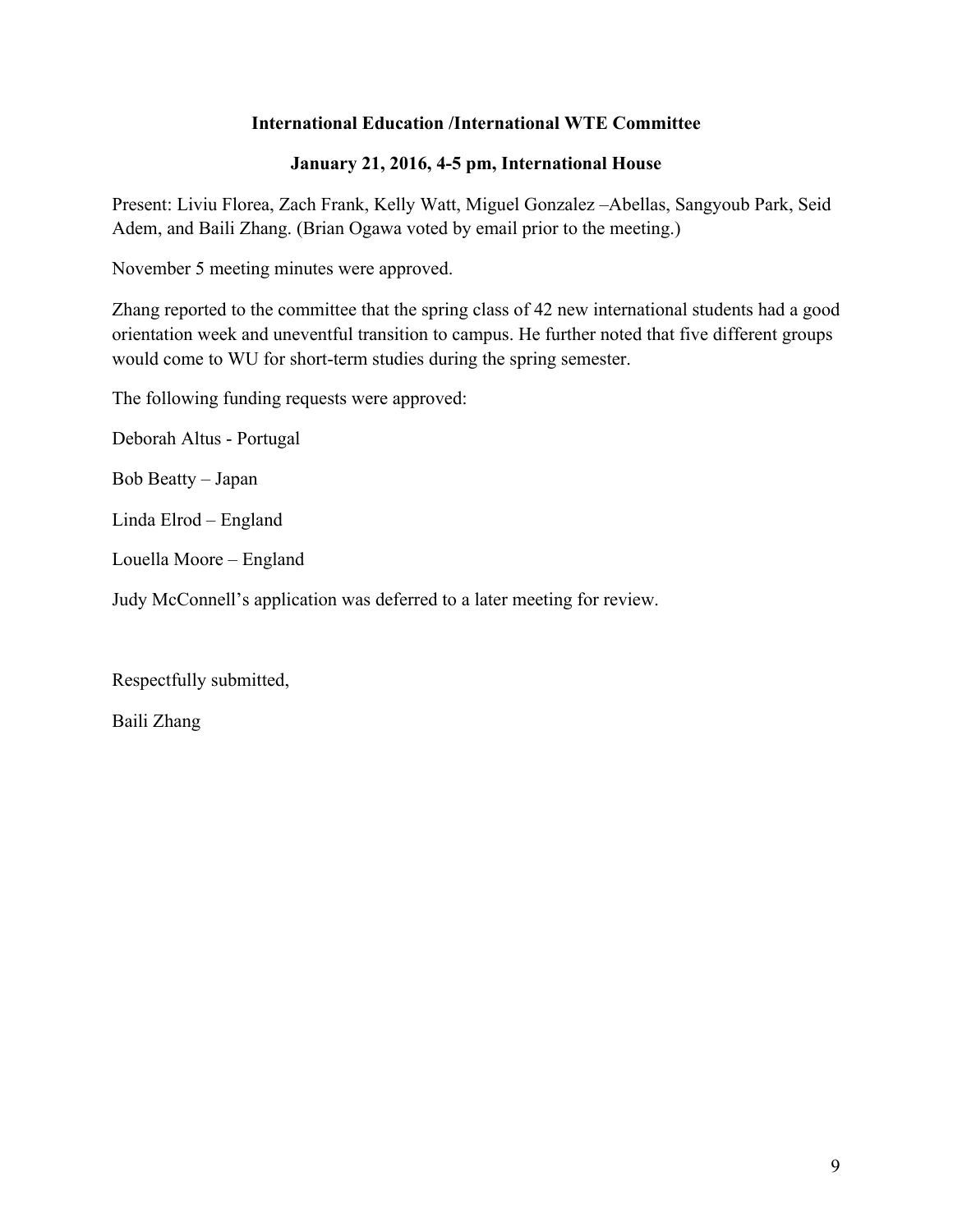#### ASSESSMENT COMMITTEE MEETING MINUTES Thursday, February 11, 2016 Lincoln Room, Memorial Union  $2:30-3:30$

#### In attendance:

Vickie Kelly, Elaine Lewis, Shawn Stacey, Kayla Carter, Sarah Cook, Jane Carpenter, Denise Ottinger, Joel Blume, Nancy Tate, Amy Memmer, Gloria Dye

## **1) Assessment Extravaganza Follow-Up**

Thanks to Nancy, Kayla, Sarah, Jane, Melanie, Karen, Mary Pilgrim, and Michael Gleason for all the help! We had 97 registered participants. The posters and handouts are up on the assessment website, and the video (after editing and closed-captioning) will also be posted to the website as soon as it's ready. Joan is scheduling follow-up visits with each school/division in which Nancy, Vickie, and Kayla will discuss the assessment results, what meaning/impact have for each school or division and "close the loop." Sue will get Melanie the feedback that might be collected on the CTEL registration. Many individuals claimed they heard good questions, discussions, and that the handout packets were extremely helpful.

#### **2) Update on Assessment Plans and Next Steps**

All assessment reports and plans have been finished/reviewed and feedback has been provided. The plans are posted to the website (but not the rubrics and reports). Most academic programs have assessment plans, but now focus is on co-curricular programs. Vickie has list of who is redoing/editing their assessment plans, and is scheduling meetings with co-curricular programs to start working on their assessment plans.

#### For those who will be on Assessment Committee next year:

#### **Timeline for Reviewing Assessment Reports and/or Re-Done Assessment Plans**

- Short training on assessment plans, reports,  $\&$  rubrics for reviews at next meeting (how to read and rate).
- Plans due June 30th; small groups of 2-3 will receive sets of plans in July to review and rate over the summer.
- Saturday meeting in Aug/Sept for small groups to discuss their assigned sets of plans and rubric scores for rater consistency and group consensus.

#### **3) Assessment Committee Re-Structuring**

Nancy provided a handout that outlines the transition from the 2-yr to 3-yr committee membership (extending the appointment), so that eventually only 1/3 of committee members each year instead of half- keeping more institutional knowledge. The schedule on the document is a work in progress…..

#### **4) Co-Curricular Program Assessment Plans**

A Co-Curricular Program is anything that impacts students but does not provide a degree/certificate.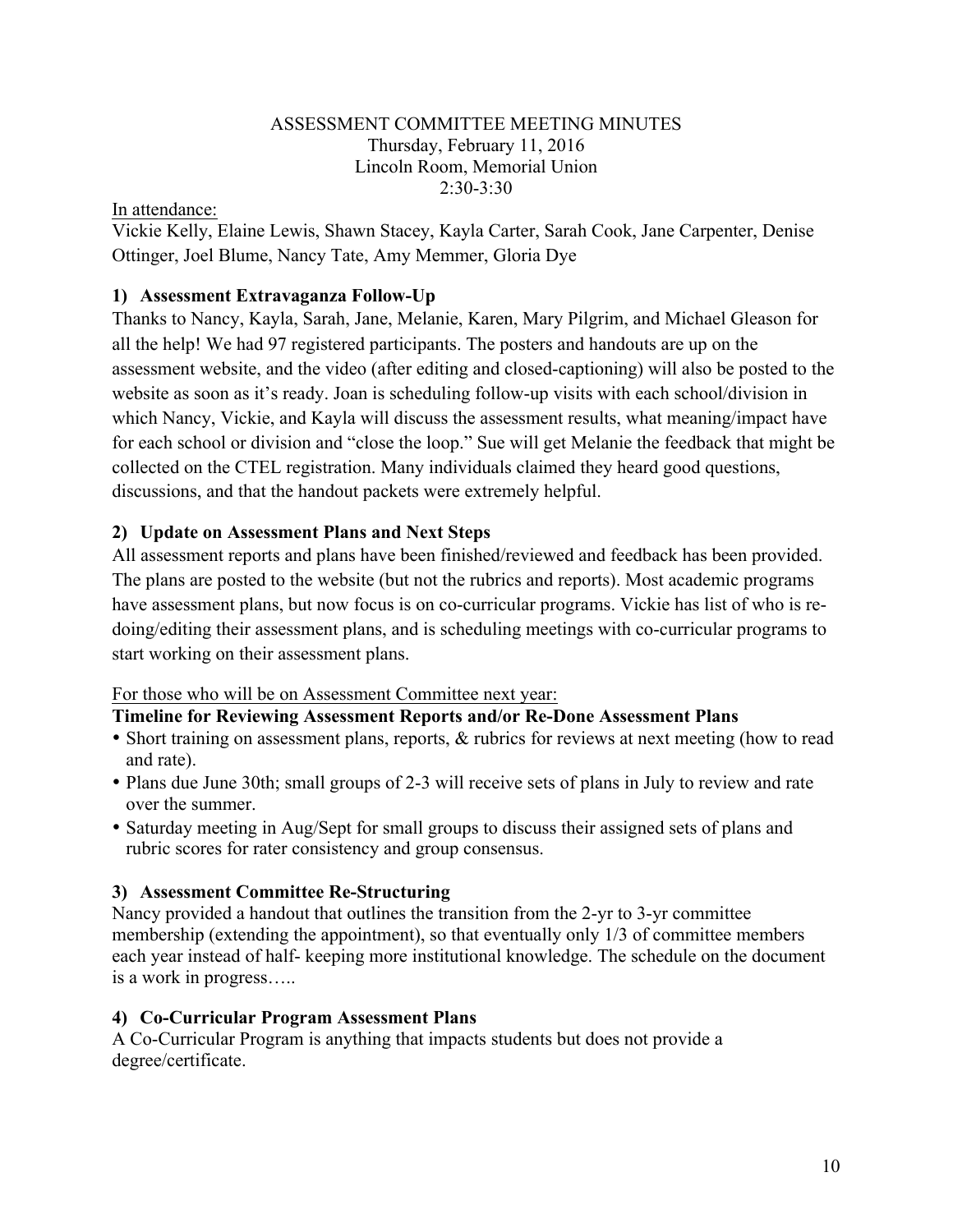Vickie and Jean gave workshop/presentations to groups of co-curricular staff/faculty- very good turn out and led to good discussions; they wanted to gather feedback from others associated with the programs.

Vickie handed out sample draft of the co-curricular assessment plan template (still in progress). Mentioned that the form really is going to need an instructions page with definitions and examples. Once template is ready, a couple of programs are ready to start trying it.

Not just numbers of participants or participant satisfaction (although still important because not everything will be associated with an SLO), but how contribute/impact student learning?

Three types of Outcomes: Learning Outcomes, Life Outcomes, and Administrative Outcomes

# **5) Administrative Support**

CJ Crawford not at Washburn anymore. Vickie and Melanie trying to get a full-time position split between assessment and CTEL; stuck in logistical details but Nancy will sort out.

# **NEXT GOALS:**

- Getting assessment reports ready to go out to departments for next year
- Update website with different rubrics, checklists, examples of measurement instruments used

# **NEXT MEETING:**

Thursday, March 10, 2016 2:30-3:30, Lincoln Room Memorial Union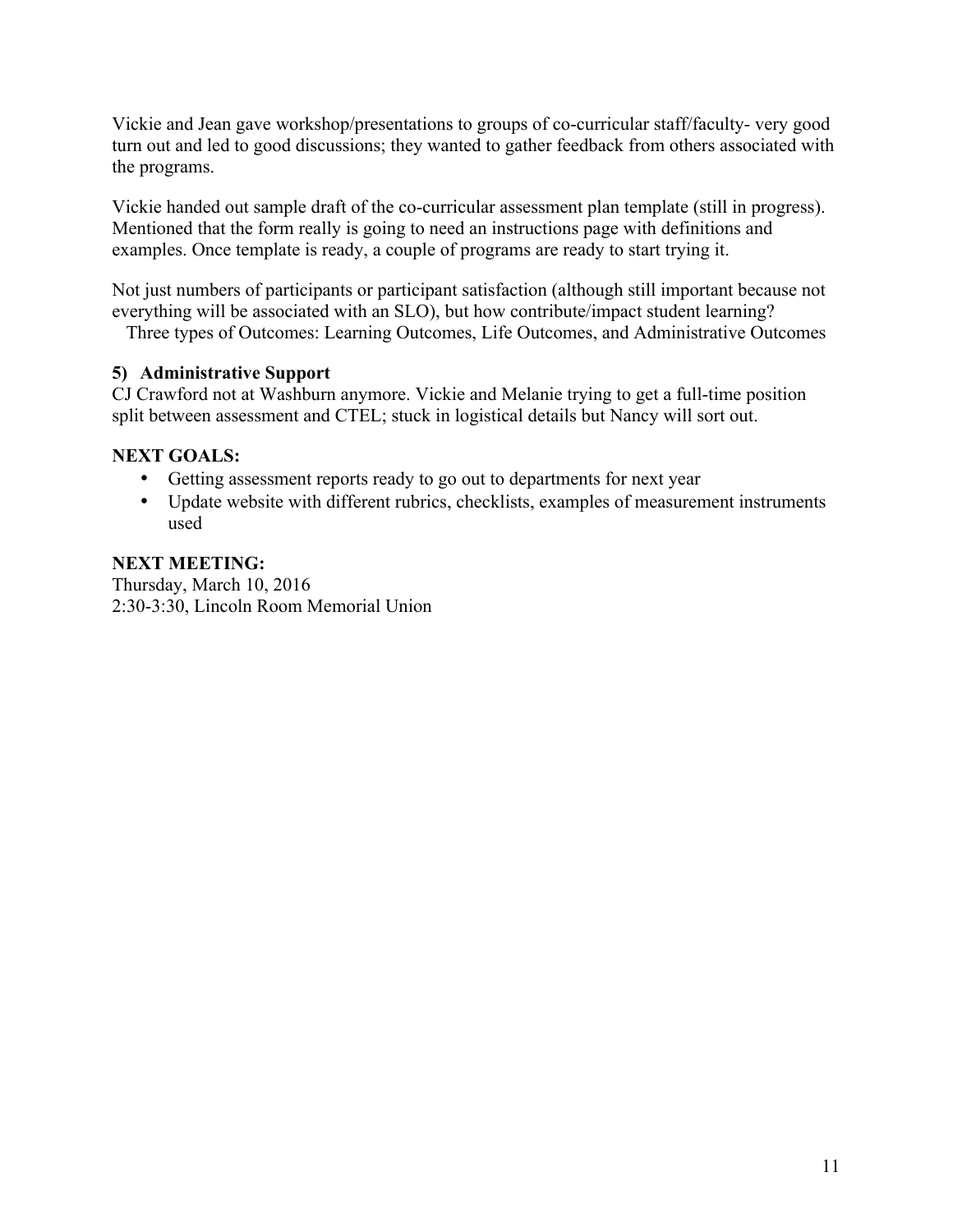# Graduate Council Minutes January 25, 2016  $12:00 - 1:00$  p.m. Lincoln room/Union

Graduate Committee members Present: Bob Boncella (MBA), Julie Boydston (PY), Patricia Dahl (CJ), Shirley Dinkel (DNP), Vickie Kelly (MHS), Bruce Mactavish (MLS), Brenda Patzel, (SON), Tim Peterson (ex-officio), Randy Pembrook (ex-officio), Blake Porter (WSGA), Michael Rettig (ED), Bassima Schbley (MSW), Jim Schnoebelen (FS), Kayla Waters (HS), Kelley Weber (Mabee)

Guests Present: Michael Gleason, Cindy Hornberger, Tom Underwood, Kathy Menzie

## 1. Approval of Meeting Minutes from November 23, 2015

The November 23, 2015 minutes were submitted to the committee previously with a request committee members review these prior to the meeting. A motion and second to approve the minutes were made. All approved said minutes.

#### 2. Action Item:

#### a. Leadership Courses

Dr. Gleason provided an overview of the proposed courses. These six courses are proposed through the Interdisciplinary Studies committee and will be available to many graduate students (e.g., MBA, MLS, DNP, CNL, MCJ and CEP). The hope is these courses will be part of a Master degree proposal that will come through the Communication department (30 hours).

The council members discussed the courses, and asked several questions. A request was made of the presenters to consider "consent of instructor" as a prerequisite. 

Discussion occurred regarding the governance path for these courses. Dr. Pembrook asked the committee to remember the charge was to review these courses only, and that a Master degree should come through the College governance process and then to the Graduate Council for a full review. Discussions regarding the degree pro forma, a curriculum map for assessment,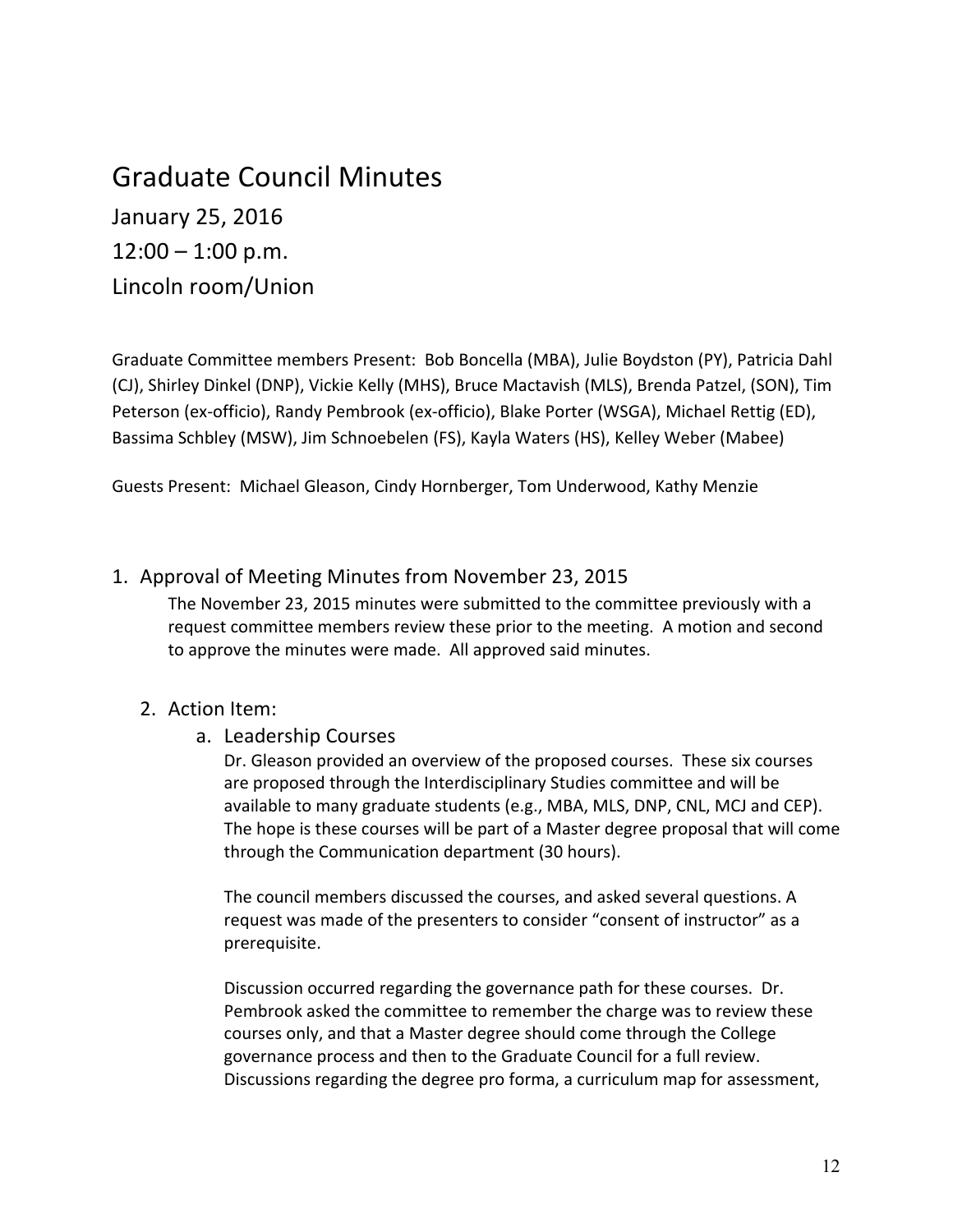and other concerns about the degree can be discussed when reviewed, hopefully in March 2016.

A motion was made to approve all six courses, and seconded. The vote was unanimous. 

## 3. Update from Continuous Enrollment subcommittee

Vickie Kelly provided an overview of the subcommittee's work. This work was documented through the handout submitted to council prior to meeting. Vickie indicated their recommendation was students enrolled in graduate programs who have completed all degree requirements except for capstone/practicum/thesis will be required to maintain continuous enrollment at Washburn University. Vickie noted there were a few details that needed to be worked through (i.e. with the registrar, do departments or the University indicate how long a student can be continuously enrolled, the reapplication process)

Discussion regarding the timeline for program completion ended with the council members agreeing the following statement could be catalog language: Each program will designate a timeline for completion of degree. Students must *complete their graduate degree within the timeline designated by the program.* 

Each graduate degree program will be able to answer within the next two months the following questions:

What will the timeline for completion be per program?

How long can a student be continuously enrolled? The program will need to indicate a) students will not continuously enroll, b) a semester/a year, or c) the student can enroll for a maximum of semesters/years.

Further discussion involved the continuous enrollment recommendation. Council members discussed changing the proposed recommendation to afford departments the opportunity to have (or not have) continuous enrollment. The recommendation would read, "Effective Fall 2016, students enrolled in graduate programs who have *completed all degree requirements except for capstone/practicum/thesis* may *(instead of will)* be required to maintain continuous enrollment at Washburn *University".*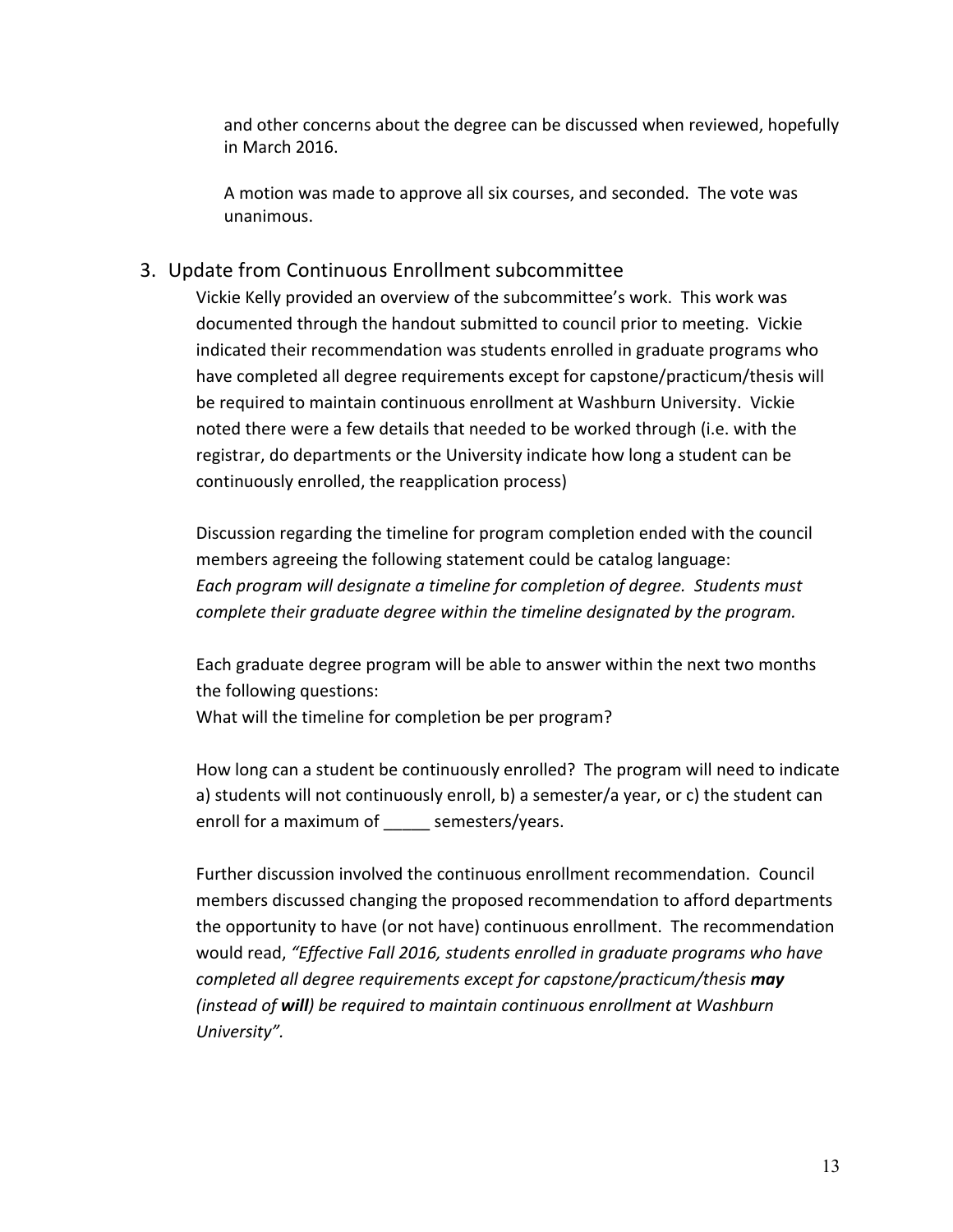After lengthy discussions, it was determined more philosophical discussions were needed. 

#### 4. Update on Incompletes-

Issuing incompletes and the timeline an incomplete stays on the student record was discussed. This item, and continuous enrollment are closely tied. Michael Rettig, Shirley Dinkel and Bob Boncella indicated their graduate students have one year from the end of the semester to complete. Most council members agreed and no one opposed to having this as a timeline for incompletes.

A policy proposal will be presented to the council members indicating incompletes would be one year in length with a grade being issued on the final product. The proposal will also provide a list of possible exceptions to the one year timeline.

Chair Rettig indicated we had many other items that needed discussing and council members were asked if they would agree to have additional meetings throughout the semester. The decision was made to have other meetings set on Mondays.

The meeting was adjourned at 1:00 p.m. January 25, 2016.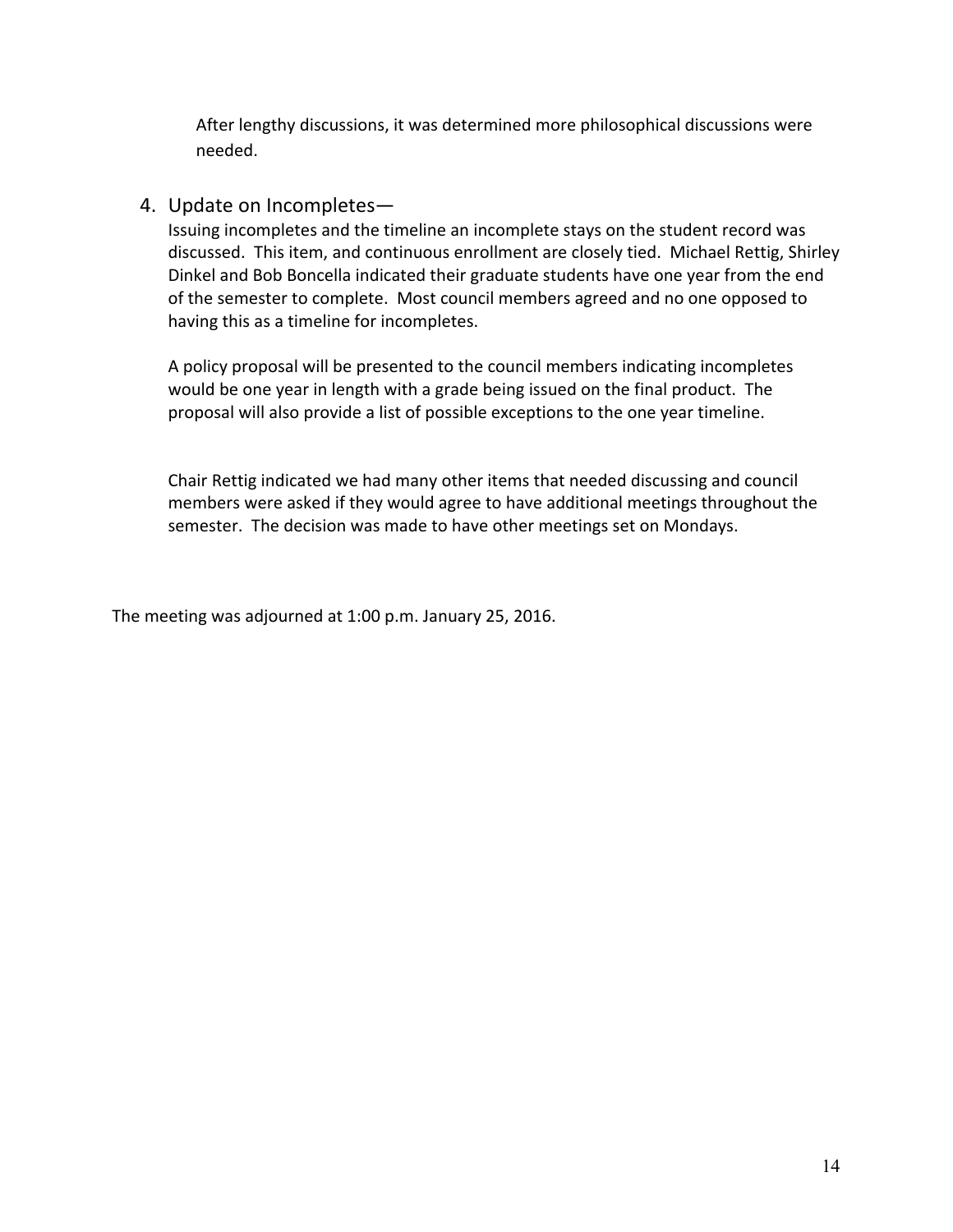## **FACULTY AGENDA ITEM NO 16-6**

Date: February 1, 2016

Submitted by: Kelly Erby, et al., kelly.erby@washburn.edu x2018

SUBJECT: Statement of Support for Washburn University to provide Victim Advocate Services at Washburn and Washburn Tech

Description: We ask the faculty senate and general faculty to petition the administration**:** 

- A) to create a confidential victim advocate position capable of providing Victim Advocacy Services for students and employees at Washburn University and Washburn Tech.
- B) to request that faculty and staff with expertise in victim advocacy be significantly represented in the hiring process to select a person(s) for the provision of victim advocate services
- C) to request that faculty be given a prominent voice in the determination of how confidential victim advocacy services will fit within the institutional structure complying with federal reporting policy and best practice in victim advocacy on college campuses**.** At this time**,** faculty requests of this position include, but are not limited to, the following:
	- We request that the confidential victim advocate be an entity distinct and independent from the Title IX Coordinator/EEOC officer.
	- We request that the confidential victim advocate be specially designated and trained to fulfill the roles outlined above, with a demonstrated ability to effectively provide confidential sexual assault victim/survivor services, as recommended by the Association of Title IX Administrators (ATIXA), the nation's leading providing of Title IX training and certification.
	- It is our position that members of the faculty cannot adequately provide victim advocate services, as f**aculty members' job descriptions include evaluation of student performance. The roles of evaluation and advocacy will directly contradict one another in some cases.** Moreover, faculty who are licensed helping professionals and who are requested to engage in dual relationships that go against their profession's code of ethics are putting their licenses in jeopardy. Finally, the advocacy support a student may need is likely to exceed the capacity of a faculty member.
	- It is our position that the victim advocate must be a confidential resource on campus.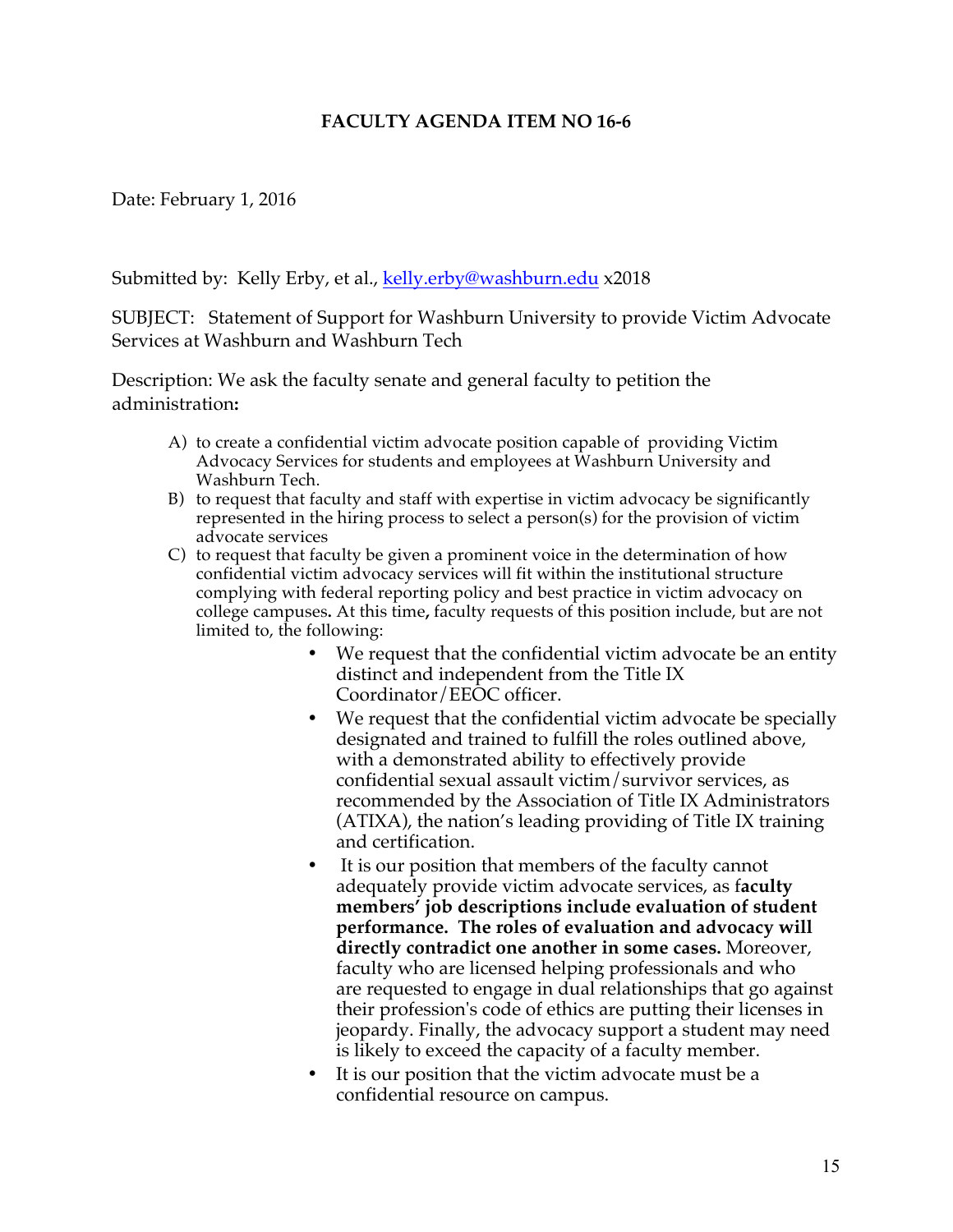We request that the advocate offset Title IX restrictions pertaining to reporting for faculty.

Rationale: It is our position that Washburn University should begin to provide victim advocacy services to students and employees of Washburn and Washburn Tech immediately.

> A confidential victim's advocate would be available to assist victims/survivors in understanding and navigating university policies and procedures related to victimization and promote their academic and professional success and personal wellness. This professional position requires knowledge and competence in providing confidential, victimcentered, trauma-informed services in order to meet best-practice standards in responding to victims/survivors of sexual violence and harassment as well as all types of victimization.<sup>1</sup> A confidential victim advocate is knowledgeable in crisis management, community referral services, and the criminal justice system. No other position on campus, including the Sexual Assault Education and Prevention Project Coordinator, currently provides these services, or has this cross-discipline professional development and competency. A confidential victim's advocate would further be available to collaboratively develop (e.g., with Sexual Assault Education and Prevention Coordinator, WU Police, WU counseling, Multi-Cultural Affairs, etc.) and continuously implement and update training to prevent victimization at Washburn, especially sexual assault, in an effort to ensure the University remains Title IX compliant even after the conclusion of the Office on Violence Against Women grant in 2018.

> Recent federal regulations regarding the reporting of students who experience incidents of sexual assault and harassment have intensified discussions at Washburn regarding appropriate responses to victims/survivors of sexual discrimination and abuse. Providing confidential victim-advocate services to students and employees who have experienced such victimization, as well as to those who have experienced other types of discrimination, including racial and ethnic bias, is not only organizationally ethical, it may also positively affect admissions and retention. In addition, this position would strengthen the effectiveness of the Title IX officer at Washburn, and assist Washburn in living up to both its mission as an open-admission, municipally funded

<sup>&</sup>lt;u> 1989 - Jan Stein Stein, fransk politiker (d. 1989)</u>  $1$ <sup>'</sup>ATIXA Position Statement on the Need for Victim Advocates on College Campuses." Available at https://atixa.org/wordpress/wp-content/uploads/2012/01/2015-ATIXA-Victim-Advocates-Position-Statement-FINAL.pdf